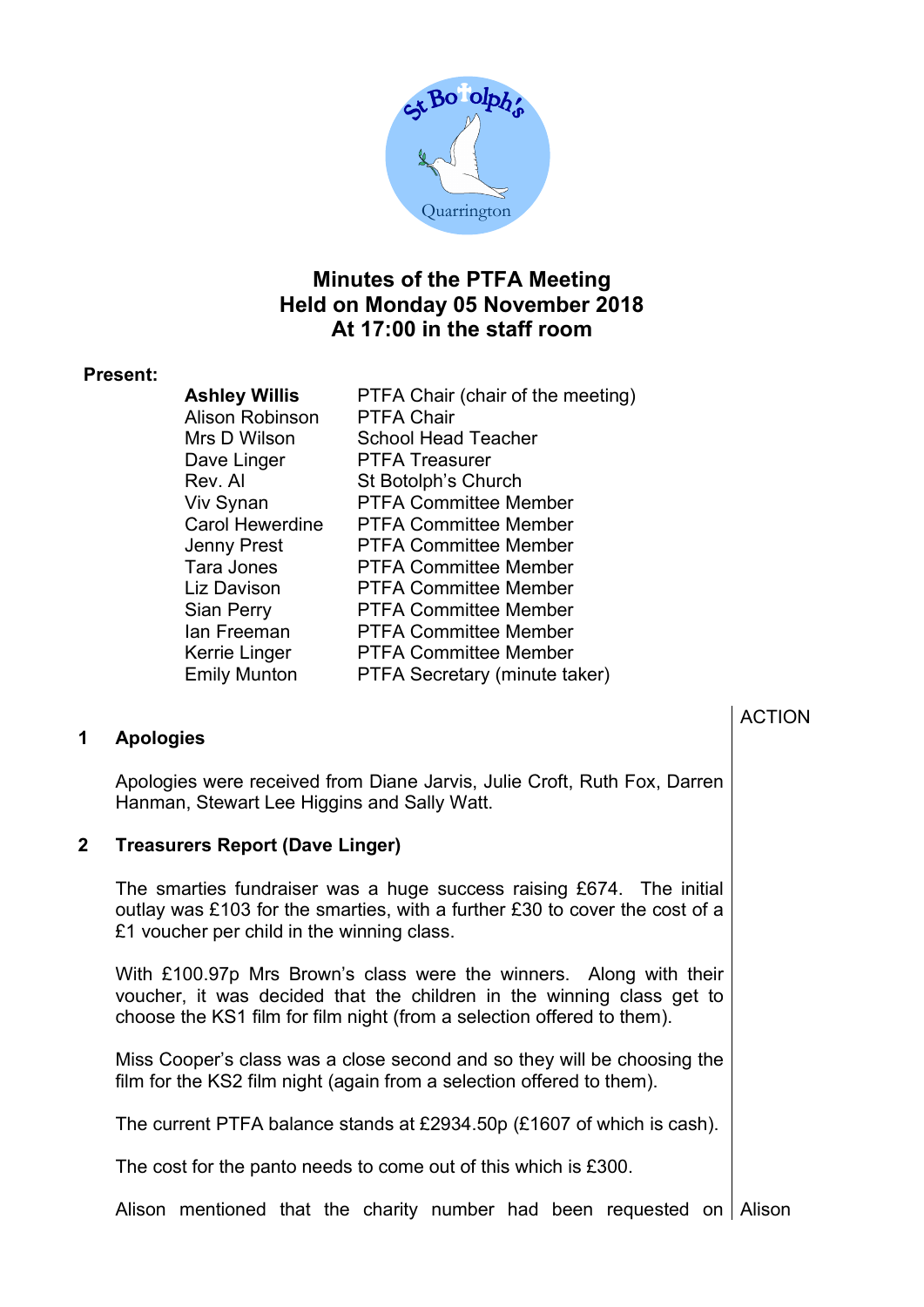|             | Facebook with the possibility of receiving some matched funding.                                                                                                                                                                                                                                                                                                                                                                                           | Robinson                             |
|-------------|------------------------------------------------------------------------------------------------------------------------------------------------------------------------------------------------------------------------------------------------------------------------------------------------------------------------------------------------------------------------------------------------------------------------------------------------------------|--------------------------------------|
| $\mathbf 3$ | <b>Head Teacher Update (Mrs Wilson)</b>                                                                                                                                                                                                                                                                                                                                                                                                                    |                                      |
|             | Mrs Wilson is currently looking into funding a new library for the School<br>as the current one isn't really fit for purpose as it's now getting a little old<br>and tatty. A current quote stands at £15,000, however, Mrs Wilson is in<br>discussions to hopefully reduce this as much as possible. Anything that<br>the PTFA can donate to this figure would be gratefully received.                                                                    | PTFA to<br>discuss                   |
|             | Ashley mentioned the selling of old School books again, of which are no<br>longer needed for the School as she is happy to do this. Ashley and Mrs<br>Wilson to discuss further.                                                                                                                                                                                                                                                                           | <b>Ashley Willis</b><br>& Mrs Wilson |
|             | Mrs Wilson would like to pass on her gratitude and say a massive thank-<br>you to everyone for their continued support.                                                                                                                                                                                                                                                                                                                                    |                                      |
| 4           | Red, Gold and Green Day - Friday 23rd November 2018                                                                                                                                                                                                                                                                                                                                                                                                        |                                      |
|             | The volunteers sheet was sent round for members to add their availability<br>to help with this day. If you are able to help out then please let Ashley or<br>Alison know.                                                                                                                                                                                                                                                                                  | <b>PTFA</b><br>committee             |
|             | The Christmas trees are to be put up on Thursday 29 <sup>th</sup> November after<br>13:30 and need to be taken down again on the last day of term. A sheet<br>was sent round for people's availability for this as well but if you are able<br>to help then please contact Ashley or Alison.                                                                                                                                                               | <b>PTFA</b><br>committee             |
| 5           | Christmas Fair - Friday 30th November 2018                                                                                                                                                                                                                                                                                                                                                                                                                 |                                      |
|             |                                                                                                                                                                                                                                                                                                                                                                                                                                                            |                                      |
|             | <b>Helpers</b> – the list of availability was sent out for helpers throughout the<br>day and at the fair itself. The list of stalls so far is included at the end of<br>these minutes. This is just for VIEWING ONLY, please contact Ashley<br>(ideally via text) to have your name added to your preferred stall. Ashley<br>will do her best, however, please note that this can't be 100%<br>guaranteed, especially if everyone opts for the same stall! | <b>PTFA</b><br>committee             |
|             | <b>Raffle prizes</b> – are greatly needed so if anyone knows of anywhere that<br>may be willing to provide something, please contact them asap. There is<br>a letter to send out, which has been written by a child at School again,<br>after the success of the previous one for the Summer Fair.                                                                                                                                                         |                                      |
|             | A list of places that normally get given a letter was available at the<br>meeting for members to take and distribute copies of the letter, which will<br>be available to collect from the office.                                                                                                                                                                                                                                                          |                                      |
|             | Ashley reported that even some of the places that usually provide raffle<br>prizes are not so keen this year so there is a huge need. Jump revolution<br>have said they will give and so Ashley asked that if someone is going in<br>the near future, could they please take a letter and then collect the<br>voucher?                                                                                                                                     |                                      |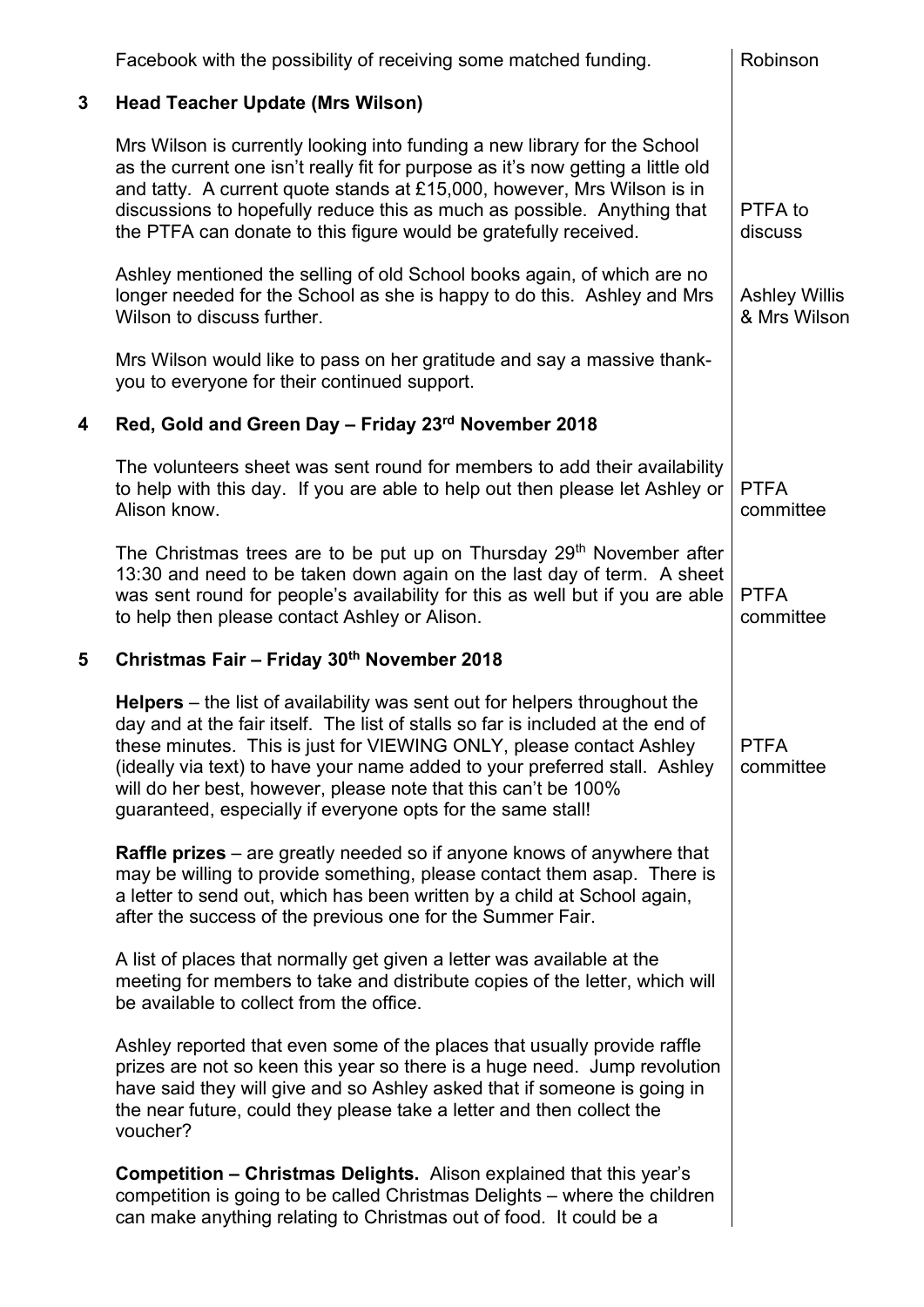| reindeer, a wreath, a tree and they can bake/cook it or use any other food<br>item to create it. These are not being made to actually be consumed by<br>anyone so won't be judged on taste, just how it looks. The PTFA are<br>going to promote this to the children in assembly. The cost will be 50p per<br>entry.                                                                                                                                                                                                                                                                                                                                                                                                    | Alison<br>Robinson /<br><b>Ashley Willis</b>       |
|-------------------------------------------------------------------------------------------------------------------------------------------------------------------------------------------------------------------------------------------------------------------------------------------------------------------------------------------------------------------------------------------------------------------------------------------------------------------------------------------------------------------------------------------------------------------------------------------------------------------------------------------------------------------------------------------------------------------------|----------------------------------------------------|
| <b>Year 6 Helpers</b> – Mrs Wilson stated that Year 6 helpers will be available<br>again. It was decided that a maximum of 20 would be sufficient.                                                                                                                                                                                                                                                                                                                                                                                                                                                                                                                                                                      |                                                    |
| <b>Outside Stalls</b> - Ashley stated that a few more outside stalls would be<br>very welcomed so if you know of anyone then please contact Ashley.                                                                                                                                                                                                                                                                                                                                                                                                                                                                                                                                                                     |                                                    |
| Ashley also reported that she'd been approached by Rachel Cushway<br>who asked if she would be able to have a stall selling candy floss and<br>milkshakes. After a discussion, it was decided that she wouldn't be<br>allowed this time as the cost of the stall to Rachel wouldn't be as much as<br>what could potentially be made by the PTFA selling their own<br>refreshments as this is usually a huge success.                                                                                                                                                                                                                                                                                                    |                                                    |
| <b>Show Choir</b> – Mrs Brunt is happy to open the Christmas Fair with the<br>show choir.                                                                                                                                                                                                                                                                                                                                                                                                                                                                                                                                                                                                                               |                                                    |
| <b>Refreshments</b> – Alison suggested pre-cooking sausages in the School<br>kitchen throughout the day and keeping them warm for the Fair. The<br>smell will hopefully entice people to buy them! Viv and Carol are going to<br>sort this between them, as well as meeting the daily requirements in the<br>kitchen. Viv offered to make the hot chocolates again too. Non-alcoholic<br>mulled wine was discussed but it was reported that it hadn't been a very<br>good seller in the past so it was decided not to go ahead with that for this<br>year. Kerrie is going to source the sausages from the usual butchers.                                                                                              | Viv Synan &<br>Carol<br>Hewerdine<br>Kerrie Linger |
| <b>Stalls</b> – Ashley has come up with a 'jars of joy' stall idea. People have<br>been donating empty jars (more are still needed) for anyone to volunteer<br>and fill with any little treat ideas. A variety would be ideal to appeal to<br>everyone. PTFA members are going to take the lead then parents may<br>be asked at a later date if needed. It was discussed that parents could<br>potentially do this instead of the raffle donations on red, gold and green<br>day but then concern was raised that we would fall short of raffle<br>donations so Mrs Wilson suggested staff to help out. Ideally Ashley is<br>looking for around 50 and they will either be sold individually or as a<br>raffle/tombola. | <b>PTFA</b><br>committee<br>and School<br>staff    |
| More cellophane is required for the raffle hampers and Alison reported<br>that this is on order. Tara volunteered to vamp up some of the empty<br>bottles (that have been previously donated) with lights and decals to<br>potentially add to raffle prizes or for selling/tombola on their own.                                                                                                                                                                                                                                                                                                                                                                                                                        | <b>Tara Jones</b>                                  |
| If anyone has any tinsel they are willing to donate, please bring it into<br>School for the attention of the PTFA.                                                                                                                                                                                                                                                                                                                                                                                                                                                                                                                                                                                                      |                                                    |
| Alison is going to build a large Christmas Tree, where she is going to slot<br>in paper cups (covered in green and red paper) for children to come<br>along and 'poke' the cup to win that prize. However, it needs a name as<br>"poke-a-tree" didn't seem very suitable!                                                                                                                                                                                                                                                                                                                                                                                                                                               | Alison<br>Robinson                                 |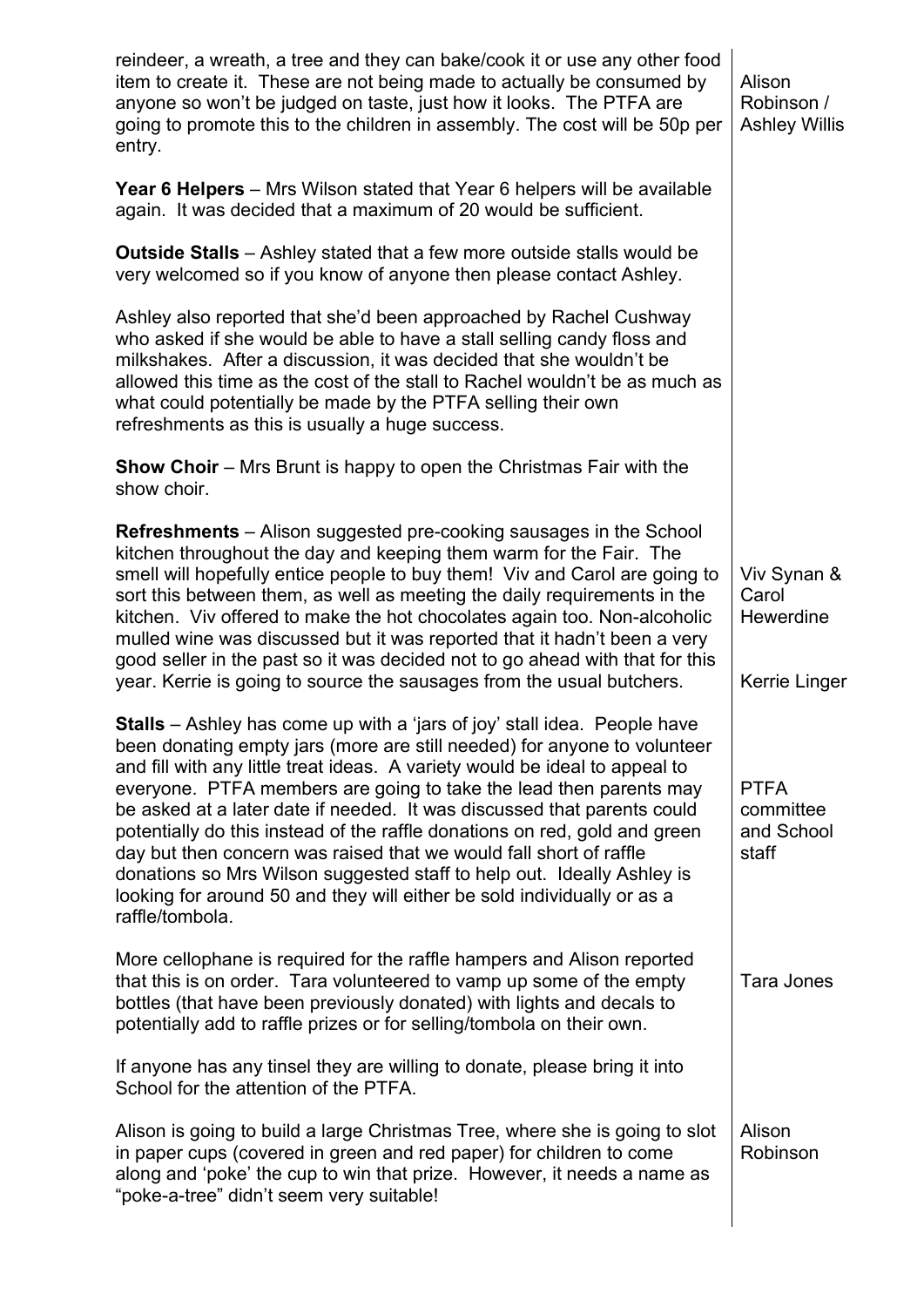|                         | Alison also said that she would like to use the chimney from last year. It's<br>going to be set out like a Santa's Grotto, Stewart Lee Diggins volunteered<br>(prior to the meeting) to dress up as Santa for parents to take photos of<br>their child/ren with him. 50p donations would be welcomed for this.                                                                                                                                                                                        |                                      |
|-------------------------|-------------------------------------------------------------------------------------------------------------------------------------------------------------------------------------------------------------------------------------------------------------------------------------------------------------------------------------------------------------------------------------------------------------------------------------------------------------------------------------------------------|--------------------------------------|
|                         | <b>Reverse Hamper</b> – Ashley mentioned arranging the reverse hamper<br>again this year, where the children bring in donations of any non-<br>perishable items, food, toiletries etc to the Christmas Fair. These will<br>then be donated to the New Life Centre (via lan, who volunteered to<br>transport it all) for distributing to those in need over the festive period so<br>donations will be gratefully received. Alison is going to try and borrow a<br>supermarket shopping trolley again. | lan Freeman<br>Alison<br>Robinson    |
| 6                       | Film Night - Monday 17th December 2018                                                                                                                                                                                                                                                                                                                                                                                                                                                                |                                      |
|                         | This year the PTFA are trying a different approach and have decided to<br>split it down into KS1 and KS2 groups so that age appropriate movies can<br>be chosen slightly easier.                                                                                                                                                                                                                                                                                                                      |                                      |
|                         | KS1 suggestions were the Snowman, the Snowdog, the Gruffalo and the<br>Gruffalo's Child - Mrs Brown's class to choose. This will run from 15:15 -<br>16:30. One film will be shown after a little bit of outside exercise to let off<br>steam first because the children will have been sat watching the Panto<br>prior to this. They will then be given their snack and possibly play a few<br>games, time dependant.                                                                                | PTFA - Mrs<br>Brown's class          |
|                         | KS2 suggestions were Home Alone, Polar Express, Elf, Santa Claus the<br>Movie and Miracle on 34 <sup>th</sup> Street - Miss Cooper's class to choose. This<br>will run from $16:45 - 19:30$ . Again, one film will be chosen for this as well<br>as these are longer.                                                                                                                                                                                                                                 | PTFA - Miss<br>Cooper's<br>class     |
|                         | Volunteers are required for this to go ahead so if anyone is available,<br>please let Ashley or Alison know.                                                                                                                                                                                                                                                                                                                                                                                          | <b>PTFA</b><br>committee             |
|                         | As it is split this year, it was decided to provide just a snack and drink,<br>(like at the discos) as it would get too complicated and possibly<br>expensive, trying to deliver hot food twice. Popcorn was most favourable<br>as the snack this time.                                                                                                                                                                                                                                               |                                      |
|                         | Once the films have been chosen then the gifts will be thought of and<br>purchased to go with them.                                                                                                                                                                                                                                                                                                                                                                                                   | <b>PTFA</b><br>committee             |
| $\overline{\mathbf{7}}$ | Clothing Collection - Monday 10th December 2018                                                                                                                                                                                                                                                                                                                                                                                                                                                       |                                      |
|                         | Alison reported that the next clothing collection is arranged for Monday<br>10 <sup>th</sup> December. There are already some bags waiting in the PTFA<br>cupboard. If anyone has any bags but are struggling to store them then<br>please feel free to bring them into School for storing.                                                                                                                                                                                                           |                                      |
| 8                       | Breakfast with Santa - Friday 07th December 2018                                                                                                                                                                                                                                                                                                                                                                                                                                                      |                                      |
|                         | Stewart Lee Diggins offered (prior to the meeting) to dress as Santa for<br>the breakfast with Santa morning at School. Ian offered that should it be<br>needed, he could borrow a Santa's outfit from the New Life Centre.                                                                                                                                                                                                                                                                           | <b>Stewart Lee</b><br><b>Diggins</b> |
|                         |                                                                                                                                                                                                                                                                                                                                                                                                                                                                                                       |                                      |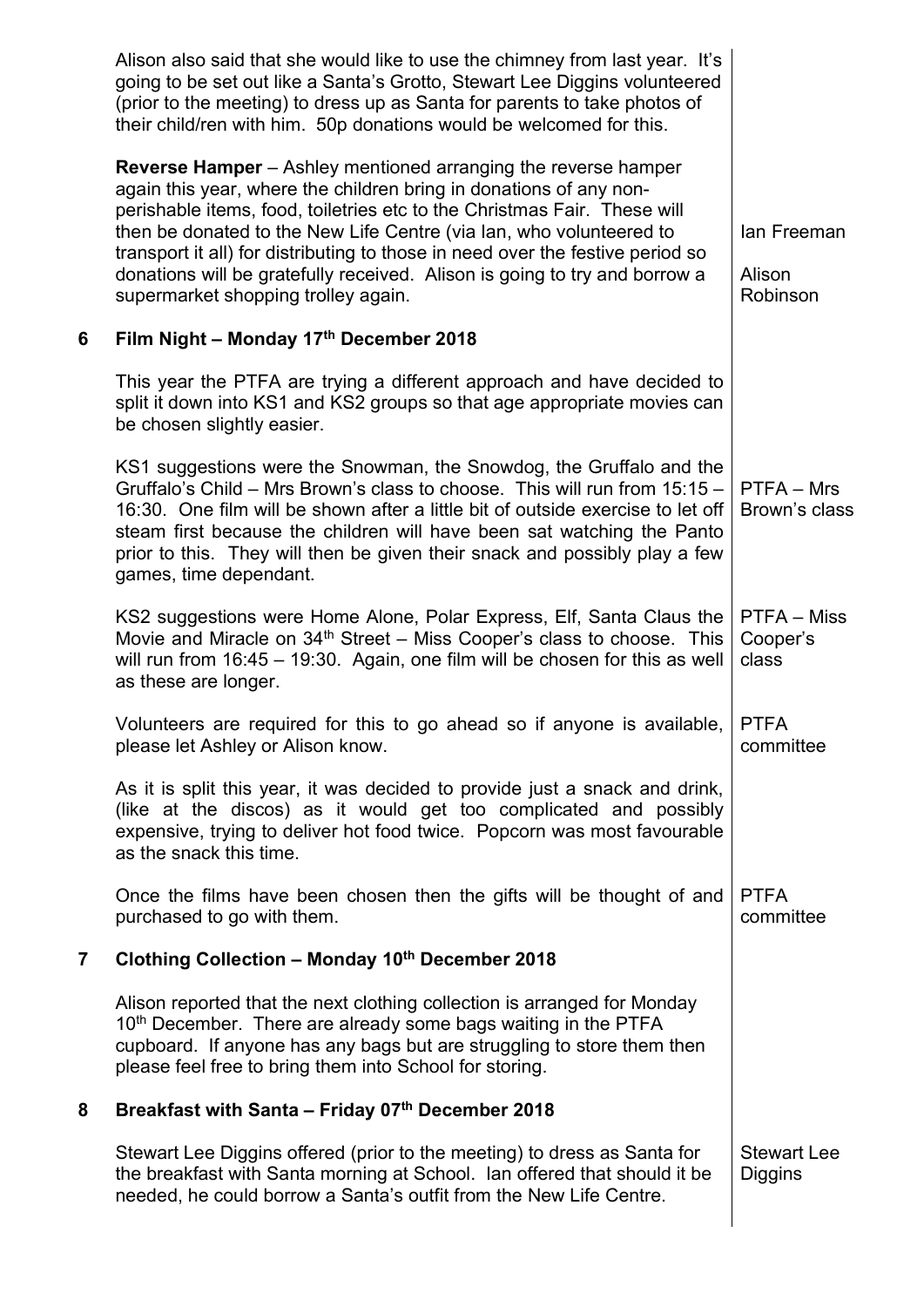Further details will follow via parentmail closer to the date.

#### 9 Panto – Monday 17th December 2018

The panto is at 14:00 on Monday 17<sup>th</sup> November, for all of the School to watch.

It was raised that this happens to fall on the same day selected for the film night but this could not be helped and neither can be altered. It was suggested that the PTFA take the children straight outside to wear off some steam and energy from sitting watching the panto (and whilst the hall is being tidied) before the film night begins.

#### 10 PTFA Night Out – Friday 18th January 2019

It was decided, like usual, to have a belated Christmas meal out in January. The date for this has been selected as Friday 18<sup>th</sup> January 2019 so put it in your new diaries and details will follow in due course!

#### 11 AOB

On behalf of Rev Mark, Rev Al would like to mention the St Botolph's Church Panto – Eric the Christmas Angel. It is being held at School on Sunday  $25<sup>th</sup>$  November at 16:00 – 18:00. Posters are up promoting it and tickets are available either from the School office or online. It is £3.50p per ticket or £12 for 4 tickets. Parents/Carers MUST purchase a ticket and stay with their child/ren at all times. This event is open to the whole community.

Alison has said that she'll run a refreshments stall in the interval and any help with it would be appreciated – please let her know if you are going and able to help as well.

Also, on Sunday 11<sup>th</sup> November 2018, there will be a remembrance service being held at St Botolph's Church at 10:45 to mark the centenary of the First World War. Everyone is very welcome.

Wednesday 13<sup>th</sup> February 2019 was selected for the next School disco.

#### 12 Date of the Next Meeting - Monday 09th March 2019

With no more business to discuss, the meeting was closed at 17:35 with Ashley thanking everyone for attending and Mrs Wilson also thanking everyone for their time too.

The next meeting will be held on Monday 11<sup>th</sup> March 2019 at 17:00 in the School staff room. PTFA committee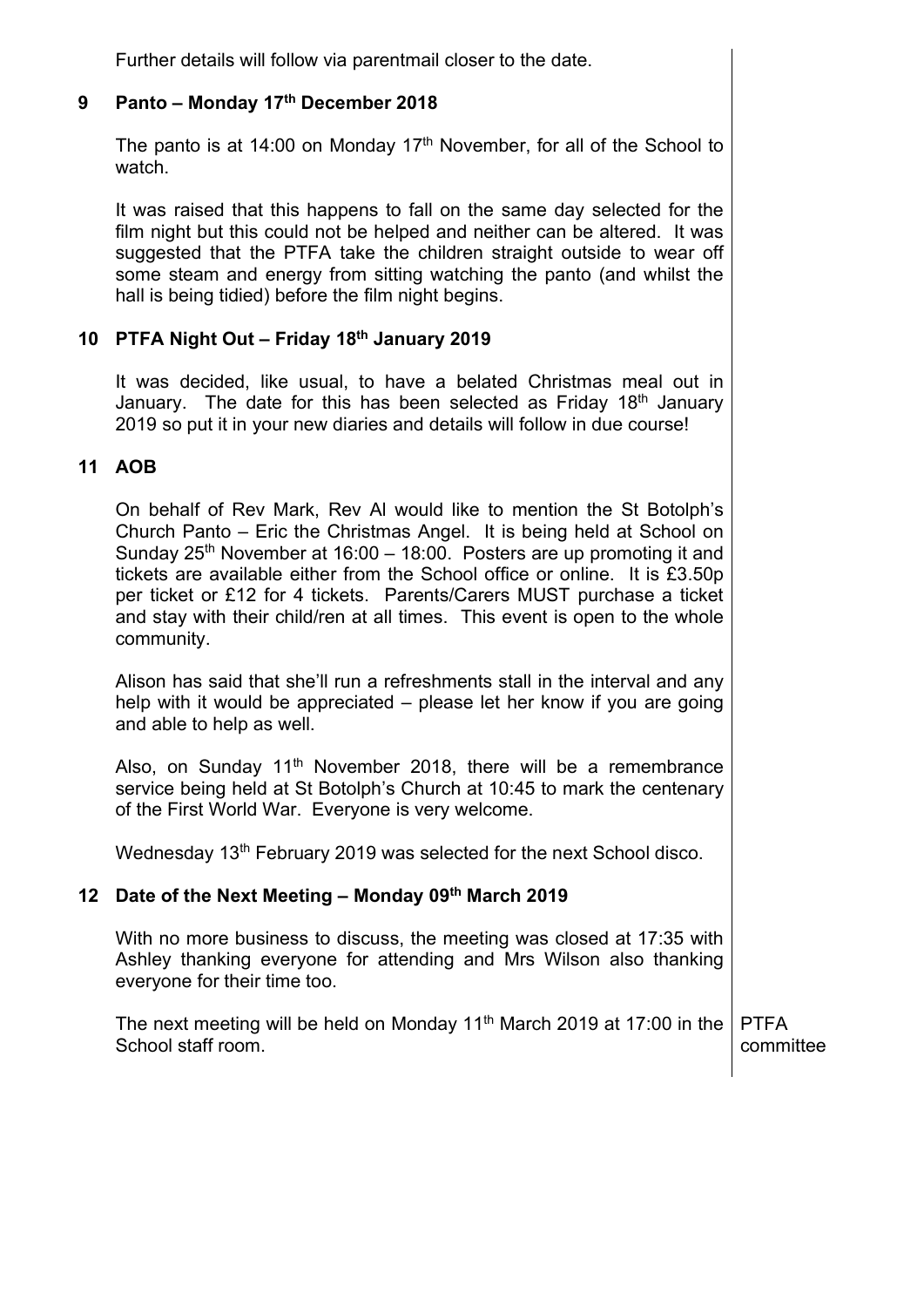| <u>Stalls and Helpers for Christmas</u> |                |                      |  |  |
|-----------------------------------------|----------------|----------------------|--|--|
| Fair                                    |                |                      |  |  |
| Stall                                   |                | No of <u>Helpers</u> |  |  |
|                                         | helpers        |                      |  |  |
| Wine & Water                            |                |                      |  |  |
| table                                   |                |                      |  |  |
|                                         |                |                      |  |  |
| Secret Present                          | 3              | Tara                 |  |  |
| room                                    |                |                      |  |  |
|                                         |                |                      |  |  |
| Glitter Tattoos                         | 3              |                      |  |  |
| Chocolate Tombola                       | $\overline{2}$ |                      |  |  |
| Cake                                    | 4              | Viv, Carol           |  |  |
| Stall/Refreshments                      |                |                      |  |  |
| Red, Gold and                           | $\overline{2}$ |                      |  |  |
| Green Sweet bags                        |                |                      |  |  |
| Raffle                                  | 2              | Kerrie &<br>Alison   |  |  |
| Teddy Tombola                           | $\overline{2}$ |                      |  |  |
| Throw a snowball                        |                |                      |  |  |
|                                         |                |                      |  |  |
| through Frosty's<br>button hole         |                |                      |  |  |
|                                         |                |                      |  |  |
| Jars of joy                             |                |                      |  |  |